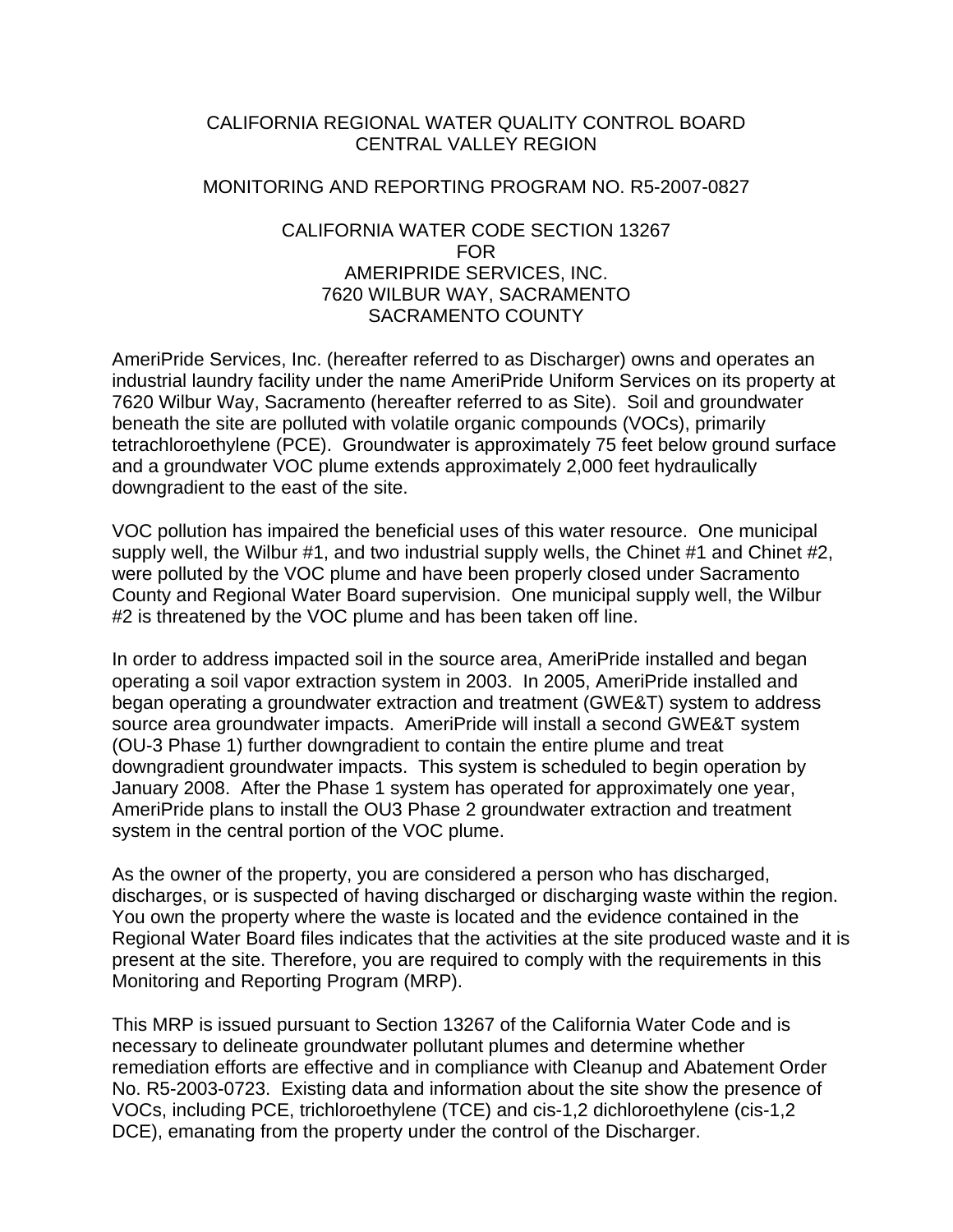The Discharger shall not implement any changes to this MRP unless and until a revised MRP is issued by the Executive Officer.

Prior to construction of any new groundwater monitoring or extraction wells and prior to abandonment of any groundwater monitoring or extraction wells, the Discharger shall submit plans and specifications to the Board for review and concurrence. Once installed, all new wells shall be added to the monitoring program and shall be sampled and analyzed according to the schedule below.

## **GROUNDWATER MONITORING**

The Discharger has installed 34 groundwater monitoring wells, MW-1 through MW-12, MW-12DD, MW-13D, MW-13DD, MW-14, MW-15, MW-15D, MW-15DD, MW-16 through MW-21, MW-21D, MW-22, MW-22DD, MW-23, MW-24, MW-24D, MW-25, MW-26DD, and MW-27, as shown in Attachment 1. These 34 wells shall be monitored as shown on Table 1. Any wells installed subsequently to the issuance of this MRP shall be monitored quarterly for the constituents shown below. Sample collection and analysis shall follow standard EPA protocol.

| Well<br><b>Designation</b>                                                                    | Constituents <sup>1</sup>                                                                                                                                       | <b>EPA</b><br><b>Analytical</b><br><b>Method</b> | Max.<br><b>Detection</b><br>Limit <sup>2</sup> ( $\mu$ g/l) <sup>3</sup> | <b>Sampling</b><br><b>Frequency</b>         |
|-----------------------------------------------------------------------------------------------|-----------------------------------------------------------------------------------------------------------------------------------------------------------------|--------------------------------------------------|--------------------------------------------------------------------------|---------------------------------------------|
| All wells                                                                                     | Depth to Groundwater                                                                                                                                            |                                                  |                                                                          | Quarterly                                   |
| MW-1, 2, 5, 6, 7,<br>8, 10, 12, 14, 15,<br>15D, 16, 20, 21,<br>22, 25, all new<br>wells $4$ . | <b>Volatile Organic</b><br>Compounds (VOCs)<br>including<br>tetrachloroethylene<br>trichloroethylene<br>cis-1,2 dichloroethylene,<br>trans-1.2 dichloroethylene | 8260                                             | 0.5                                                                      | Quarterly                                   |
| MW-3, 4, 11,<br>12DD, 18 19, 23,<br>24                                                        | <b>VOCs including</b><br>tetrachloroethylene<br>trichloroethylene<br>cis-1,2 dichloroethylene,<br>trans-1.2 dichloroethylene                                    | 8260                                             | 0.5                                                                      | Semiannually<br>$1st$ and $3rd$<br>quarters |
| MW-9, 13D,<br>13DD, 15DD, 17,<br>21D, 22DD, 24D,<br>26DD, 27                                  | VOCs including<br>tetrachloroethylene<br>trichloroethylene<br>cis-1,2 dichloroethylene,<br>trans-1.2 dichloroethylene                                           | 8260                                             | 0.5                                                                      | <b>Annually</b><br>$3rd$ quarter            |

**Table 1**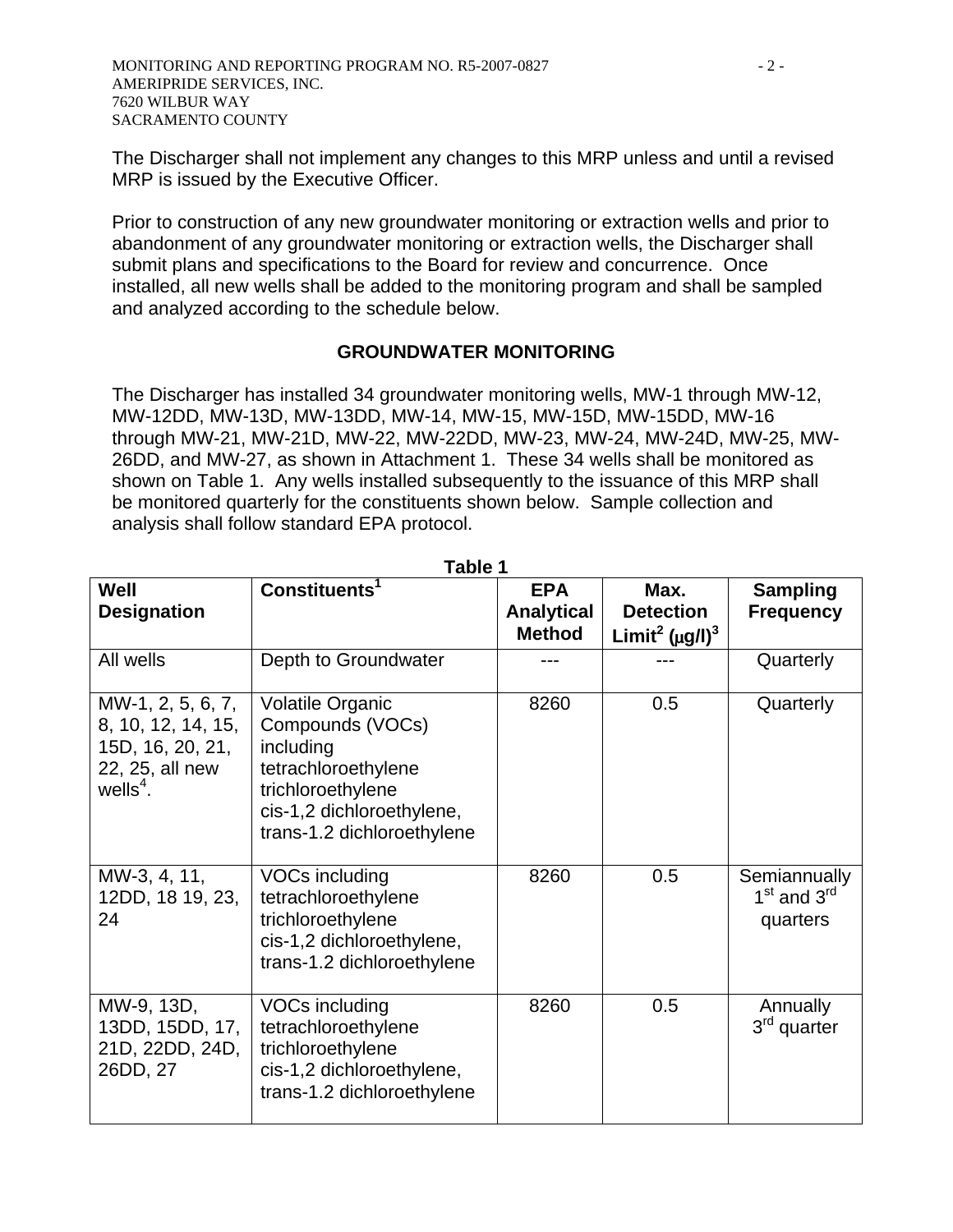- $1$  Discharger must analyze for and report all detections identified by EPA Method 8260B in the normal course of analysis for the constituents of concern. All estimated concentrations shall be reported.
- $2$  For nondetectable results.
- 3 micrograms per liter
- <sup>4</sup> All new wells shall be sampled and analyzed quarterly for at least one year, after which the Discharger may request the Regional Water Board to reduce the frequency.

# **REPORTING**

- 1. When reporting data, the Discharger shall arrange the information in tabular form so that the date, the constituents and the concentrations are readily discernible. The data shall be summarized in such a manner as to illustrate clearly the compliance with this Order. In addition, the Discharger shall notify the Board within 72 hours of any unscheduled shutdown of Operable Unit 1 Soil Vapor Extraction System, Operable Unit 2 Groundwater Extraction and Treatment System, and after it has been installed and normal operation began Operable Unit 3 Groundwater Extraction and Treatment System, except in the situation when the system was down less than 72 hours due to a power outage or computer system fault. All scheduled and unscheduled shutdowns must be reported in the Quarterly Reports.
- 2. As required by the California Business and Professions Code Sections 6735, 7835, and 7835.1, all reports shall be prepared by a registered professional or their subordinate and signed by the registered professional.
- 3. Quarterly electronic data reports, which conform to the requirements of the California Code of Regulations, Title 23, Division 3, Chapter 30, shall be submitted electronically over the internet to the Geotracker database system by the **1st day of the second month following the end of each calendar quarter (i.e., by 1 February, 1 May, 1 August, and 1 November**), until such time as the Executive Officer determines that the reports are no longer necessary.
- 4. Quarterly reports shall be submitted to the Board by the **1st day of the second month following the end of each calendar quarter (i.e., by 1 February, 1 May, 1 August, and 1 November**) until such time as the Executive Officer determines that the reports are no longer necessary. Each quarterly report shall include the following minimum information:
	- (a) A description and discussion of the groundwater sampling event and results, including trends in the concentrations of pollutants and groundwater elevations in the wells, changes in horizontal and vertical groundwater flow directions over time, how and when samples were collected, and whether the pollutant plume(s) is delineated.
	- (b) If groundwater horizontal or vertical flow directions changes, the Discharger needs to discuss the affect of the change on the remedial systems' effectiveness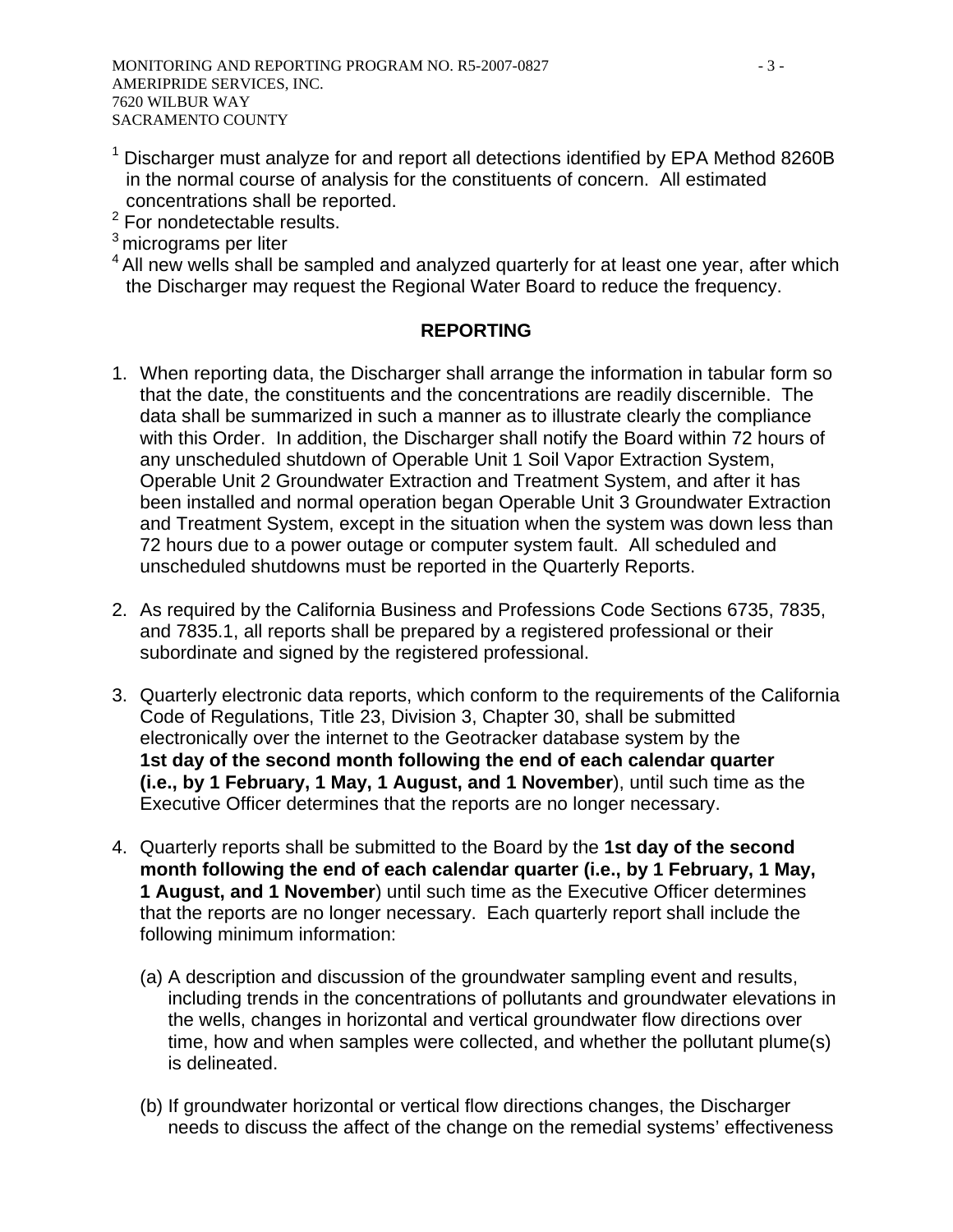and propose changes to the remedial system to improve efficiency in response to the change in flow direction.

- (c) Field logs that contain, at a minimum, water quality parameters measured before, during, and after purging, method of purging, depth of water, volume of water purged, etc.
- (d) Groundwater contour maps for all groundwater zones
- (e) Isocontour pollutant concentration maps for all groundwater zones.
- (f) A table showing well construction details such as well number, groundwater zone being monitored, coordinates (northings and eastings), ground surface elevation, reference elevation, elevation of screen, elevation of bentonite, elevation of filter pack, and elevation of well bottom.
- (g) Cumulative data tables containing the water quality analytical results and depth to groundwater.
- (h) A copy of the laboratory analytical data report.
- (i) The status of any ongoing remediation, including:
	- Cumulative mass removal rates and mass removal graph for each system.
	- Operational history for each system (hours operated during the quarter).
	- Evaluation of each system's effectiveness.
	- Volume of extracted groundwater (if applicable).
- (j) The reasons for and duration of all interruptions in the operation of any remediation system. Actions planned or taken to correct and prevent interruptions, especially if the systems fail to operate, at a minimum, 90% of the time.
- (k) An identification of any data gaps and potential deficiencies/redundancies in the monitoring system or reporting program.
- (l) If desired, a proposal and rationale for any revisions to the groundwater sampling plan frequency and/or list of analytes.
- 5. An Annual Report shall be submitted to the Board by **1 February** of each year. This report shall contain an evaluation of the effectiveness and progress of the investigation and remediation, and may be substituted for the fourth quarter monitoring report. The Annual Report shall contain the following minimum information: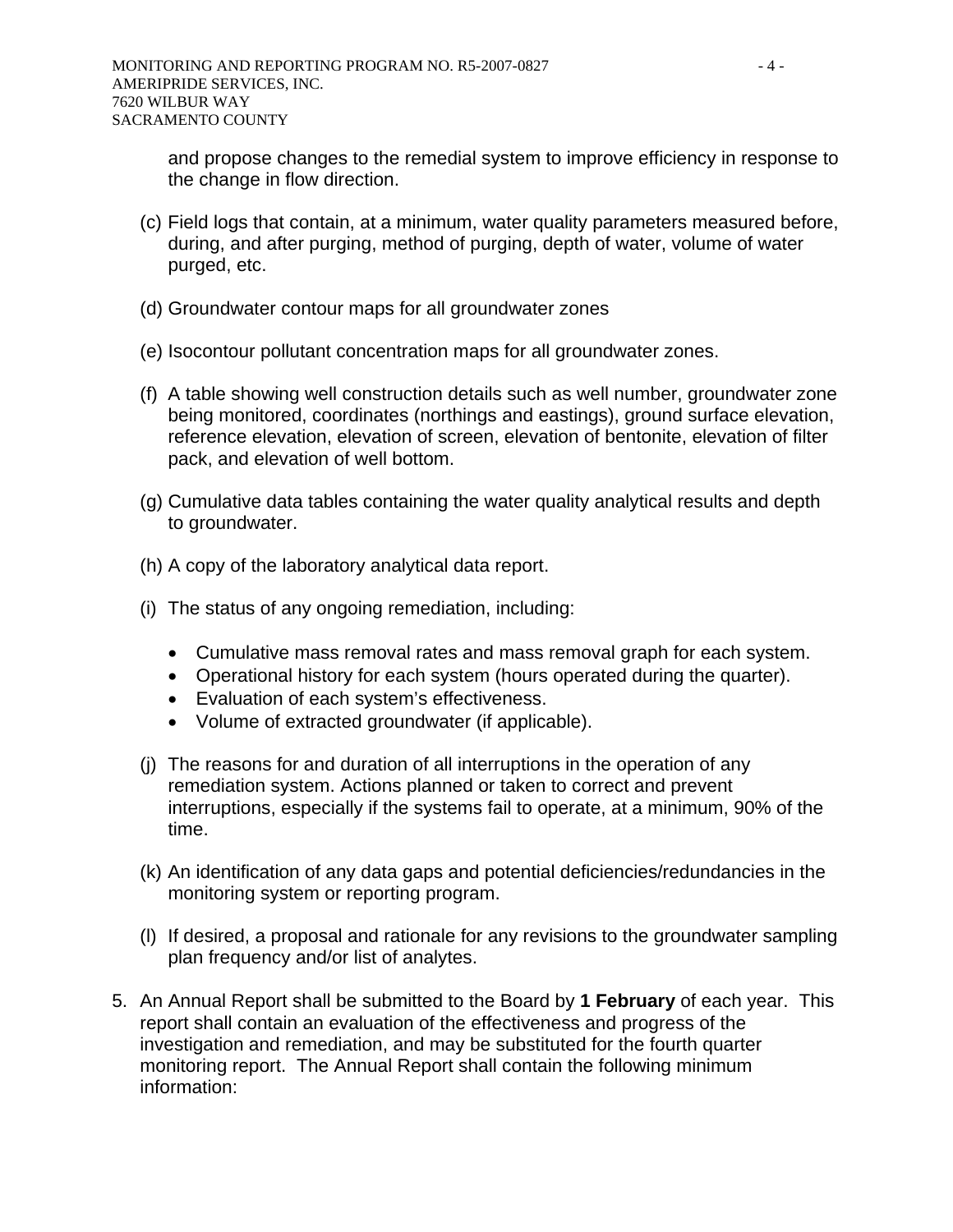- (a) Both tabular and graphical summaries of all data obtained during the previous year and tabular summaries of all historical data.
- (b) Groundwater contour maps and pollutant concentration maps containing all data obtained during the previous year.
- (c) A discussion of the long-term trends in the concentrations of the pollutants in the groundwater monitoring wells.
- (d) An analysis of whether the pollutant plume is being captured by an extraction system or is continuing to spread.
- (e) A description of all remedial activities conducted during the year, an analysis of their effectiveness in removing the pollutants, and plans to improve remediation system effectiveness.
- (f) The anticipated date for completion of cleanup activities.
- (g) An identification of any data gaps and potential deficiencies/redundancies in the monitoring system or reporting program.
- (h) If desired, a proposal and rationale for any revisions to the groundwater sampling plan frequency and/or list of analytes.
- 6. The results of any monitoring done more frequently than required at the locations specified in the MRP also shall be reported to the Board. The Discharger shall implement the above monitoring program as of the date of this Order.

 $\overline{\phantom{a}}$  , and the contract of the contract of the contract of the contract of the contract of the contract of the contract of the contract of the contract of the contract of the contract of the contract of the contrac

Ordered by:

PAMELA C. CREEDON, Executive Officer

(5 November 2007)

 $\frac{1}{\sqrt{2}}$  ,  $\frac{1}{\sqrt{2}}$  ,  $\frac{1}{\sqrt{2}}$  ,  $\frac{1}{\sqrt{2}}$  ,  $\frac{1}{\sqrt{2}}$  ,  $\frac{1}{\sqrt{2}}$  ,  $\frac{1}{\sqrt{2}}$  ,  $\frac{1}{\sqrt{2}}$  ,  $\frac{1}{\sqrt{2}}$  ,  $\frac{1}{\sqrt{2}}$  ,  $\frac{1}{\sqrt{2}}$  ,  $\frac{1}{\sqrt{2}}$  ,  $\frac{1}{\sqrt{2}}$  ,  $\frac{1}{\sqrt{2}}$  ,  $\frac{1}{\sqrt{2}}$